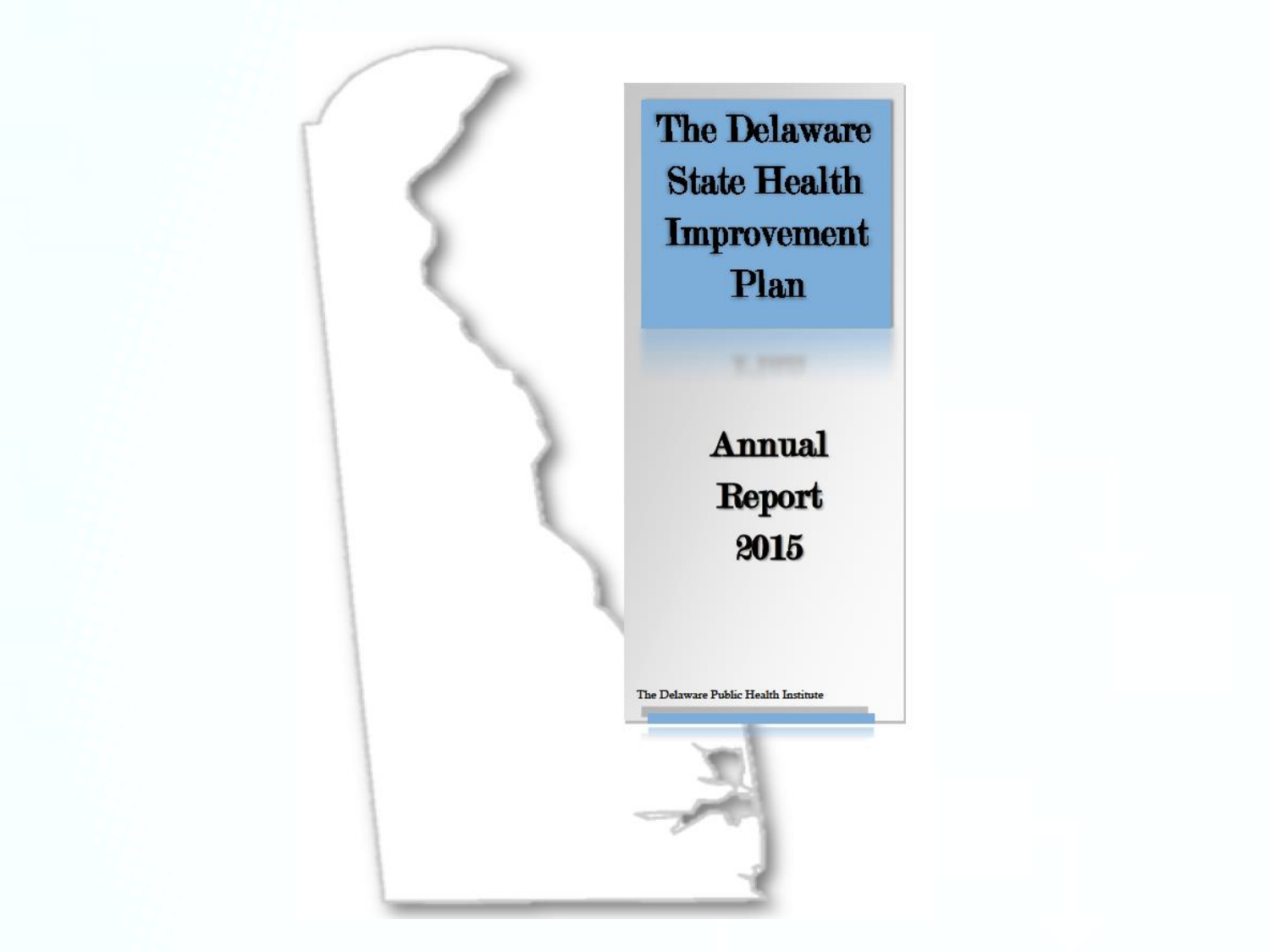

#### **About SHIP**

The goal of Delaware's first State Health Improvement Plan was to provide an ongoing, systematic, coordinated, quality improvement process in the state. To accomplish this goal, the DE SHIP utilizes a collaborative planning process bolstered by a strategic planning framework that incorporated the perspectives, resources, accountability, structure and direction to the process.



To continually address core health issues in the state of Delaware through a collaborative network of stakeholders dedicated to shared visions for the improvement of population health.

A framework was needed to move efficiently through the state health improvement initiative. The nationally recognized Mobilizing for Action through Planning and Partnership, or MAPP, process developed by the National Association of County and City Health Officials was selected to facilitate the initiative.

The MAPP framework



divides the health improvement process into six phases (Figure 1) which align with deliverables for the Delaware SHIP (Table 1). Each phase builds on the information gathered in the previous phases. The three steps of Plan, Implement, and Evaluate can be performed repeatedly in a continuous quality improvement model.

#### Table 1. SHIP Deliverables and Corresponding MAPP Phases.

| <b>SHIP Deliverables</b>                                    | <b>MAPP Phases</b>                                 |                                                                          |  |  |  |  |  |  |
|-------------------------------------------------------------|----------------------------------------------------|--------------------------------------------------------------------------|--|--|--|--|--|--|
| Community<br>Health<br>Improvement<br><b>Process Report</b> | <b>Community Health</b><br>Assessment              | 1. Organizing<br>2. Visioning                                            |  |  |  |  |  |  |
|                                                             | <b>Community Health</b><br>Profile                 | 3. MAPP<br>Assessments                                                   |  |  |  |  |  |  |
|                                                             | <b>Community Health</b><br><b>Improvement Plan</b> | 4. Strategic Issues<br>5. Goals/<br><b>Strategies</b><br>6. Action Cycle |  |  |  |  |  |  |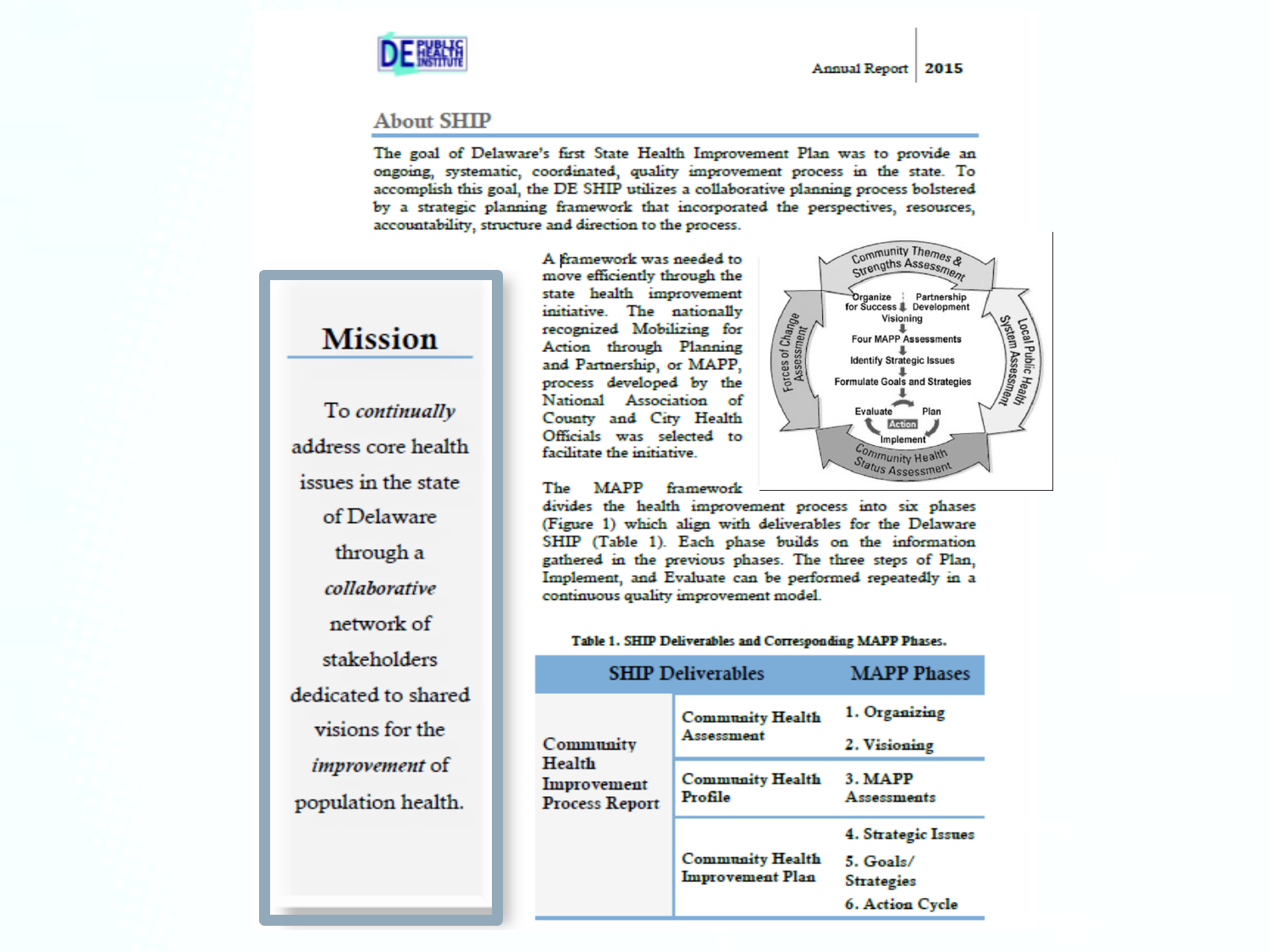# **History of SHIP**

- The process began in 2011-2012
- Assess health status of Delawareans in a systematic, organized, and collaborative manner
	- Increase coordination and communication across silos
	- Address core issues for action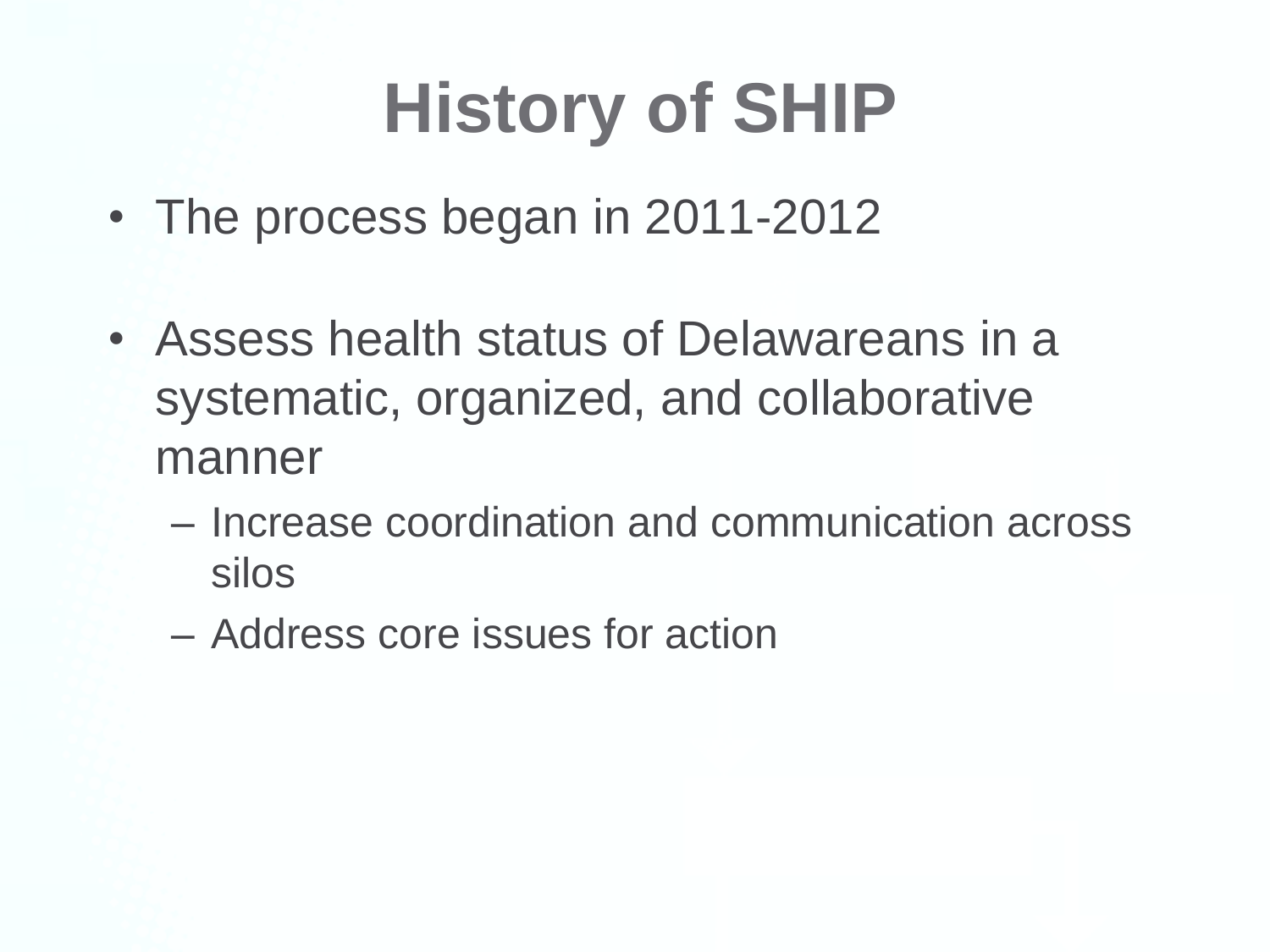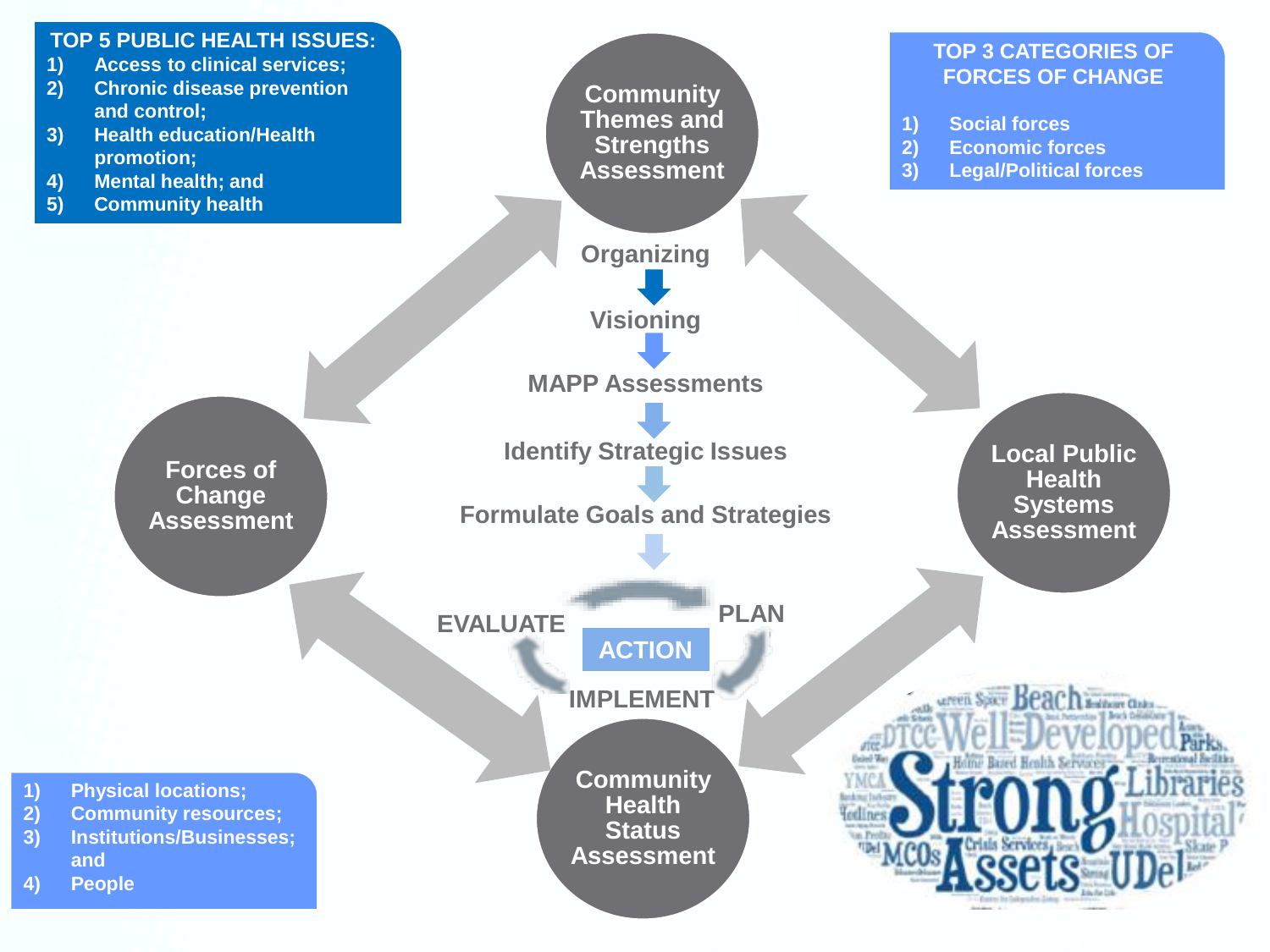#### **PRIORITIZED GOALS:**

- 1. Reduce obesity by promoting health diet and exercise;
- 2. Increase access to healthy foods;
- 3. Reduce tobacco and tobacco substitute use;
- 4. Reduce substance misuse;
- 5. Improve the built environment to promote walking, biking, etc.;
- 6. Increase transportation to healthcare and behavioral health services; and
- 7. Improve access to behavioral/ mental health services.

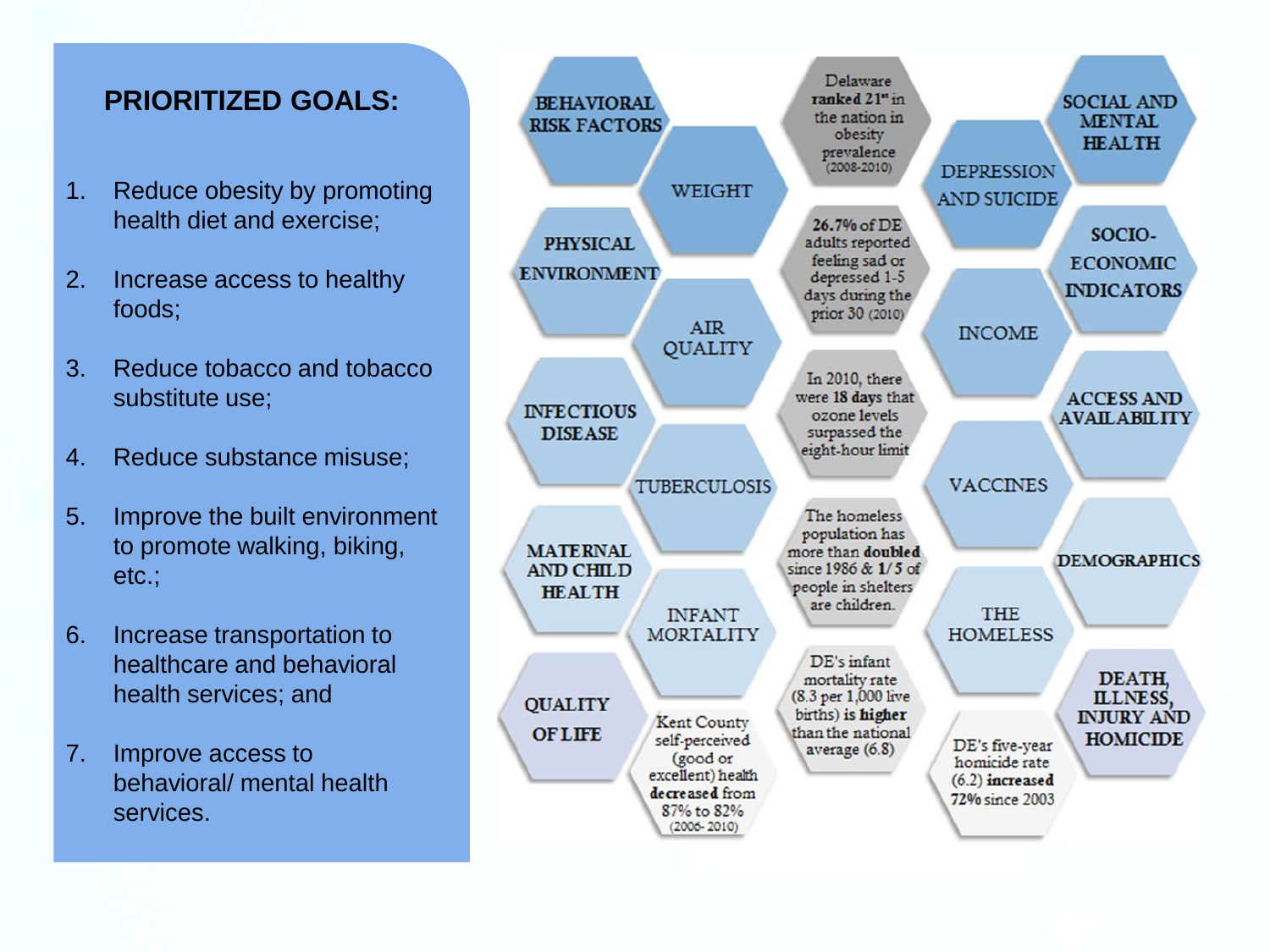### **The Action Cycle**

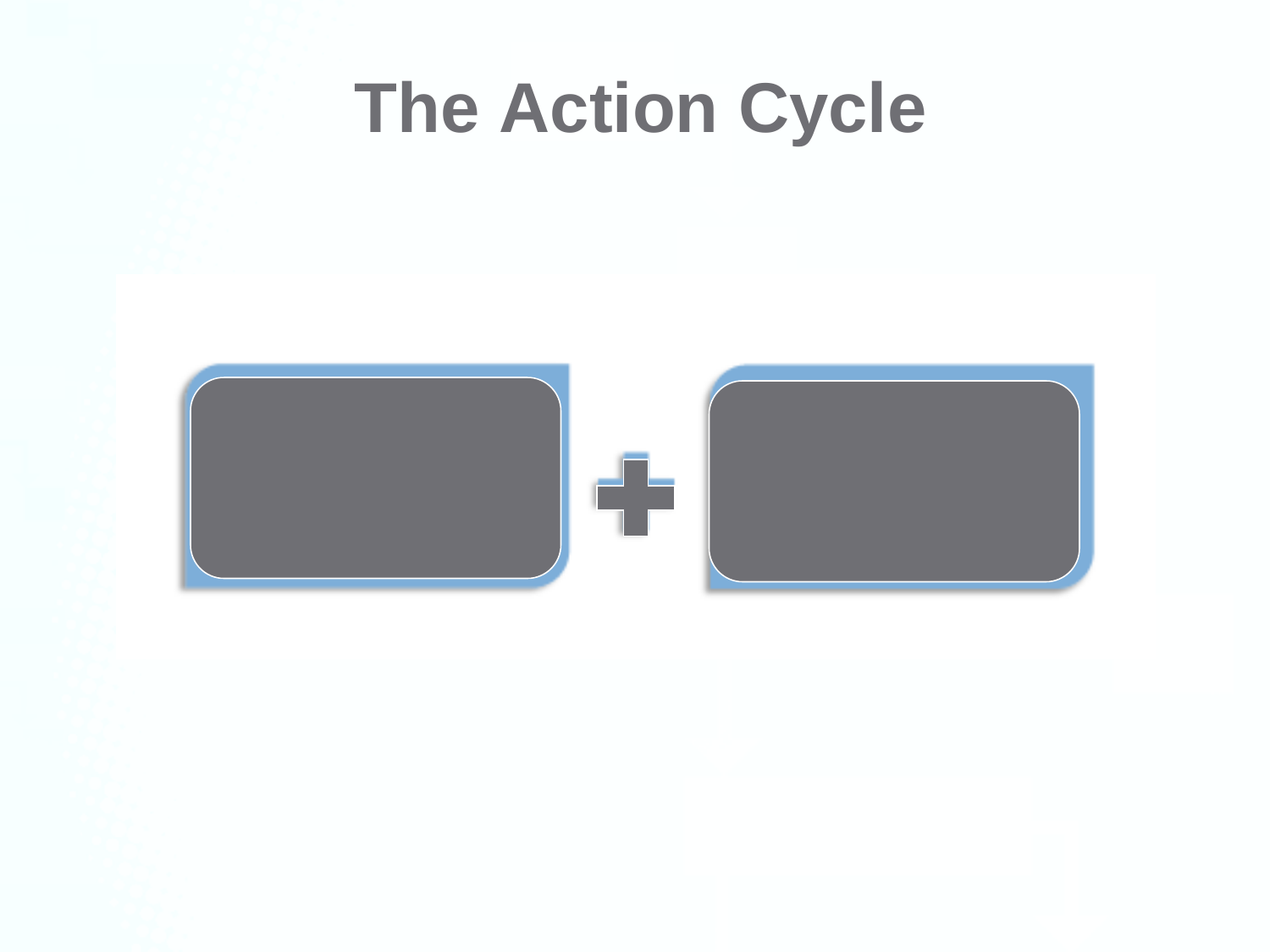# **Work Groups**

#### **Goal 1: Healthy Lifestyles**

*Assure an Infrastructure Necessary to Increase the Adoption of Healthy Eating and Active Living*

- 1. Maximize and develop resources
- 2. Build support for change
- 3. Optimize alignment and coordination efforts

**Goal 2: Access to Mental Health** 

*Improve Access to Mental Health and Substance Abuse Services and Supports, Including Prevention, Early Intervention, and Treatment for all Delawareans*

- 1. Integrate care through the lifetime
- 2. Enhance the mental/behavioral health workforce
- 3. Improved early detection, screening, and early intervention, prevention
- 4. Increase awareness of mental health issues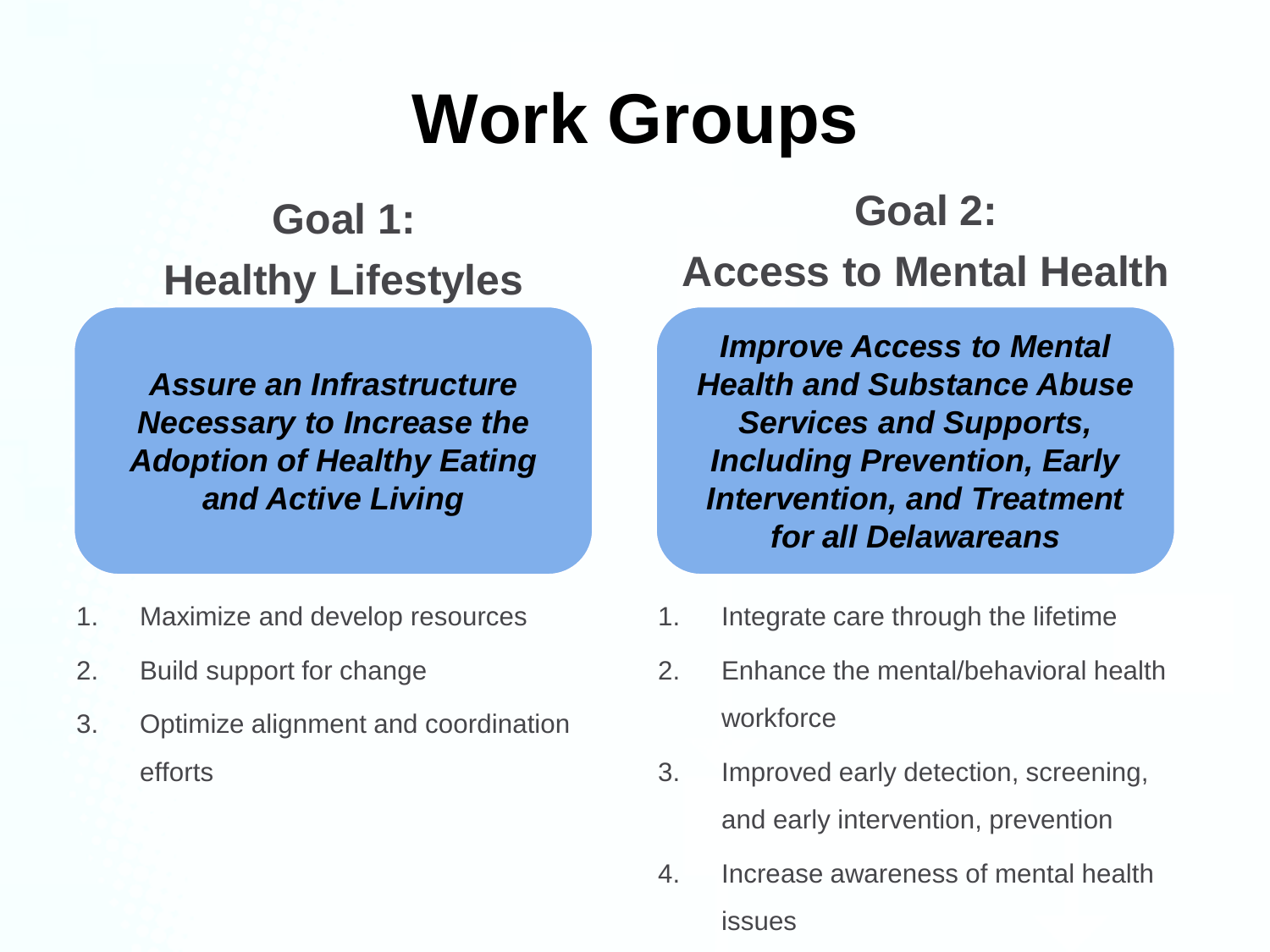- **Developed "Motivate the First State" pilot physical activity initiative**
- **Identified an incentive based fundraising tool to track participation and move contributions and began development**

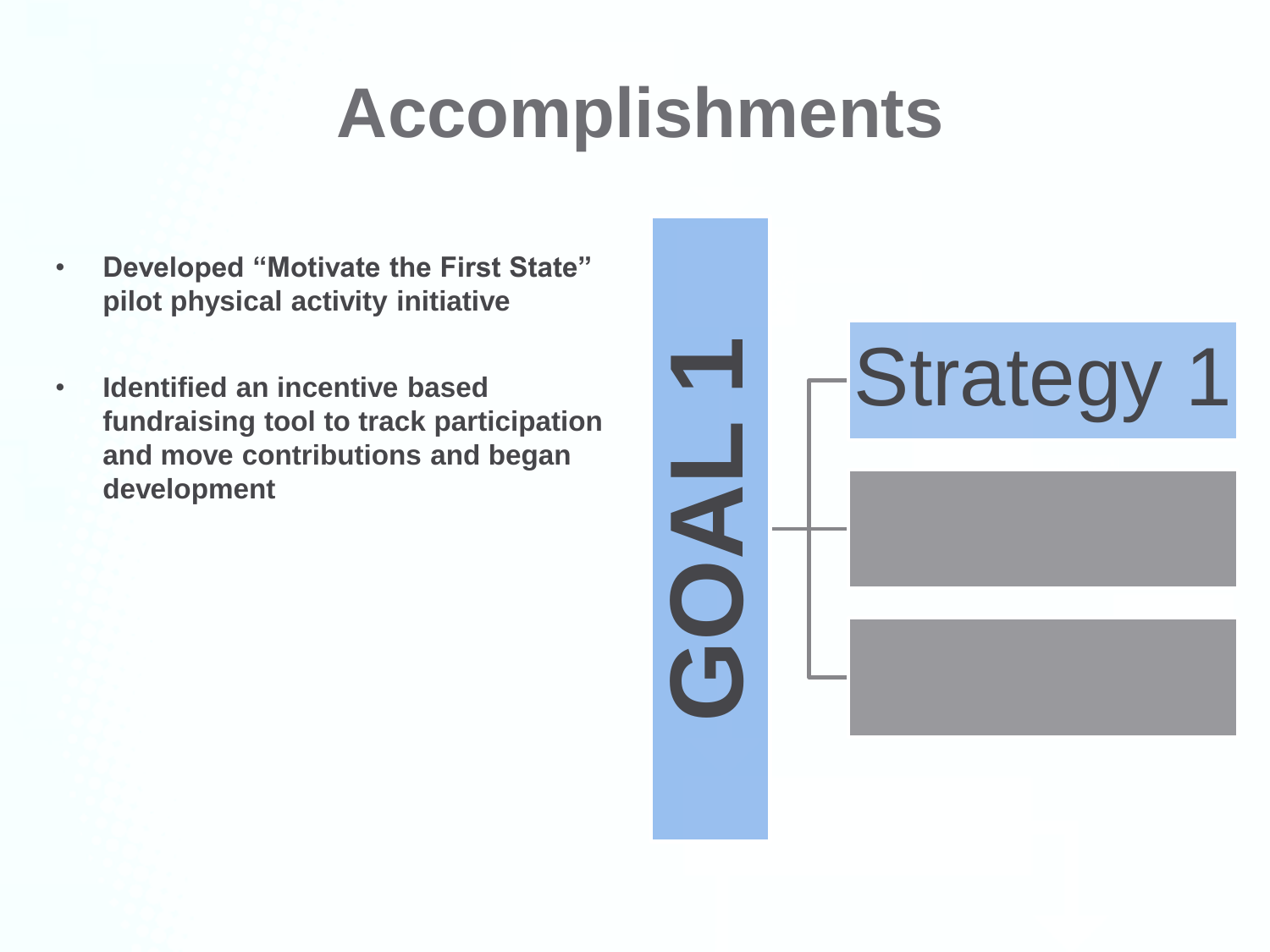- **Identified key stakeholders and decision makers within priority settings**
- **Created a strategy for stakeholder advocacy**
- **Mobilized a network of stakeholders to advocate**

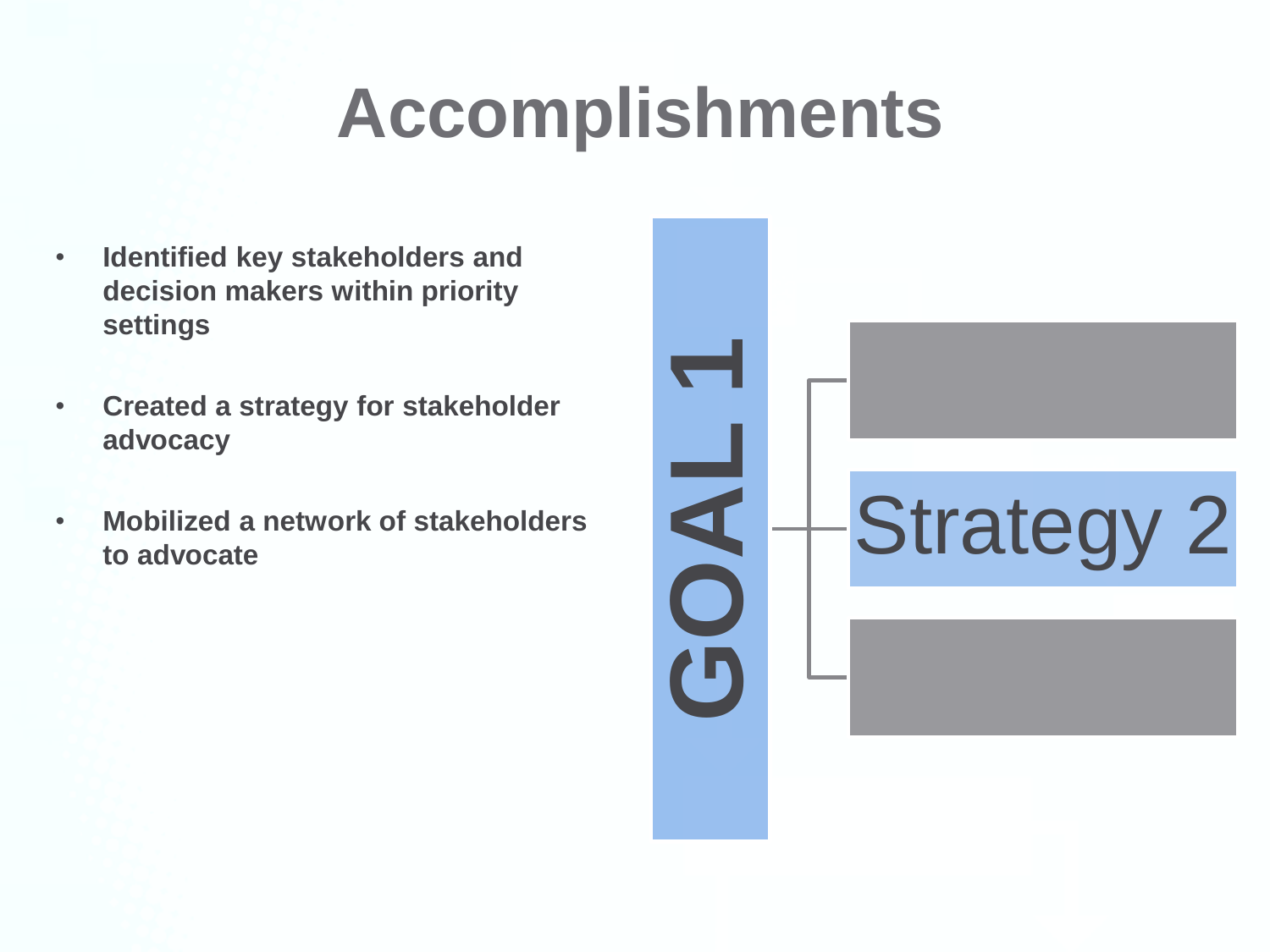- **Identified efforts involving healthy eating and active living in DE**
- **Analyzed data to identify gaps and made recommendations**
- **Selected strategies for each behavior based on recommendations**
- **Selected recommendations and provided them to DPHI**

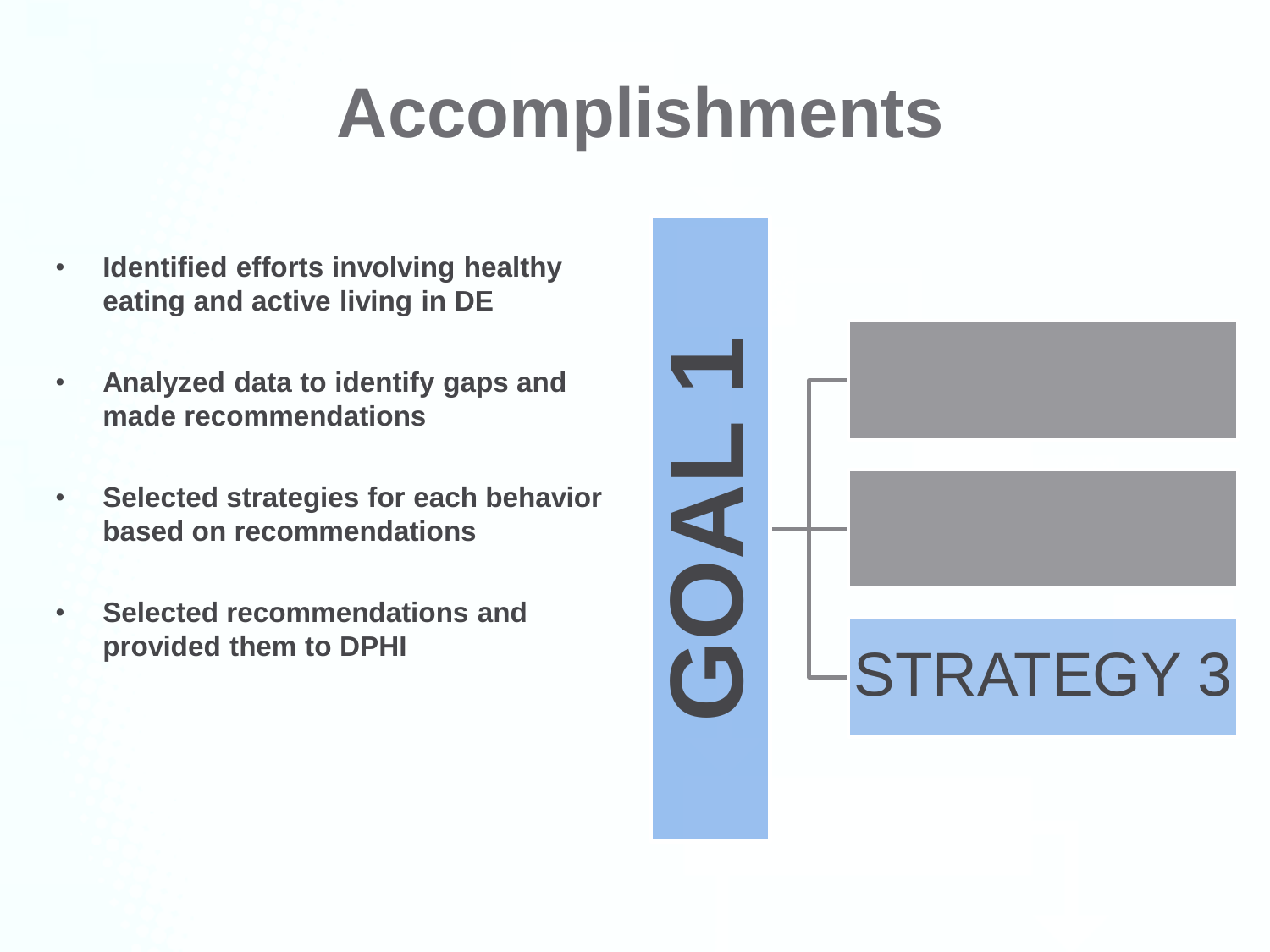• **Actively engaged in the implementation of Delaware's State Health Care Innovation Plan**

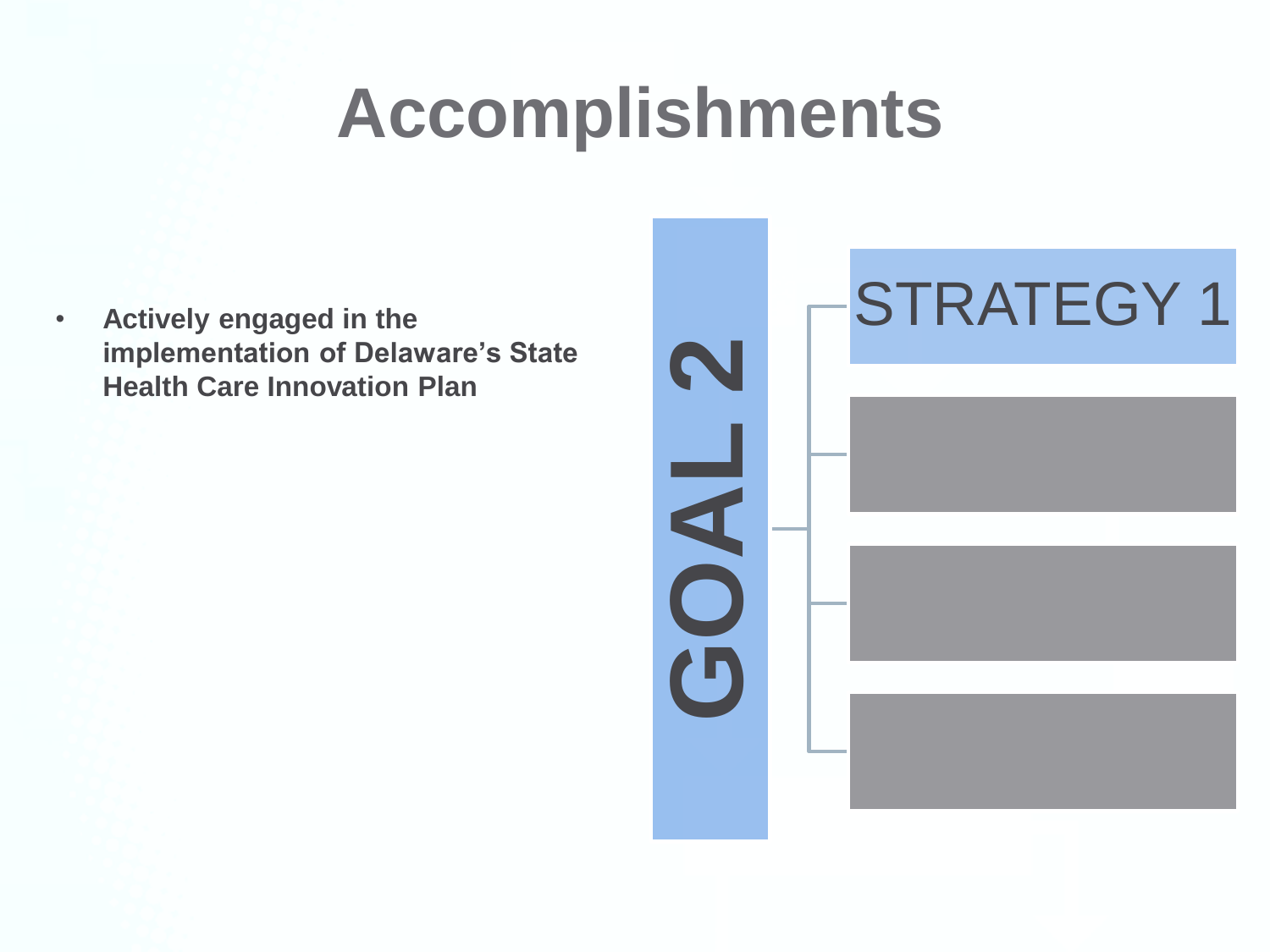- **Conducted a needs assessment of current behavioral health/mental health and substance abuse providers in DE**
- **Increased access to training resources related to behavioral healthcare**

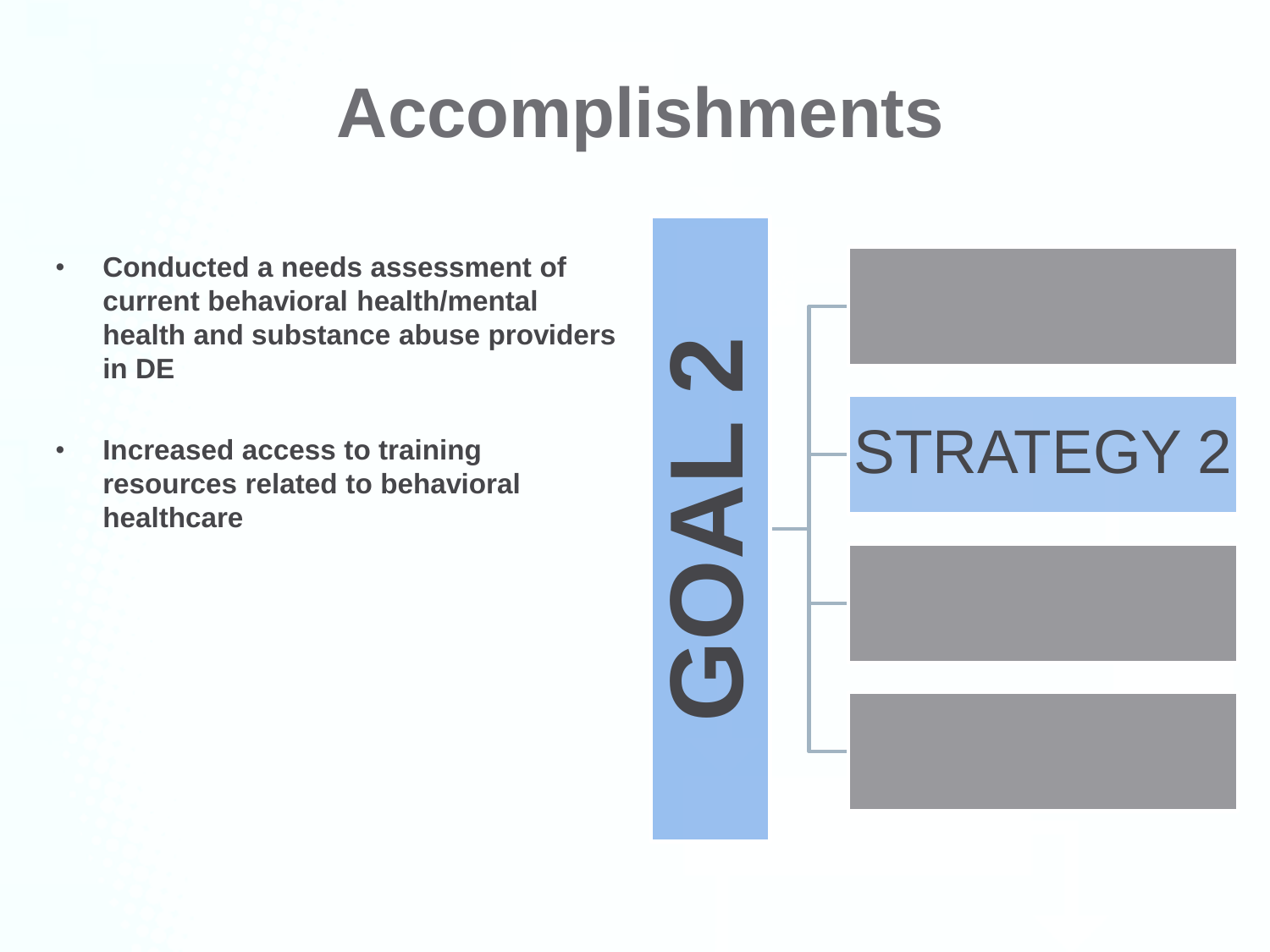- **Implemented well-researched screening instruments and integrated systemic processes that assist in detection, management and prevention**
- **Trained first-level interventionists, community members and providers to recognize, assist, and link individuals to services and resources**

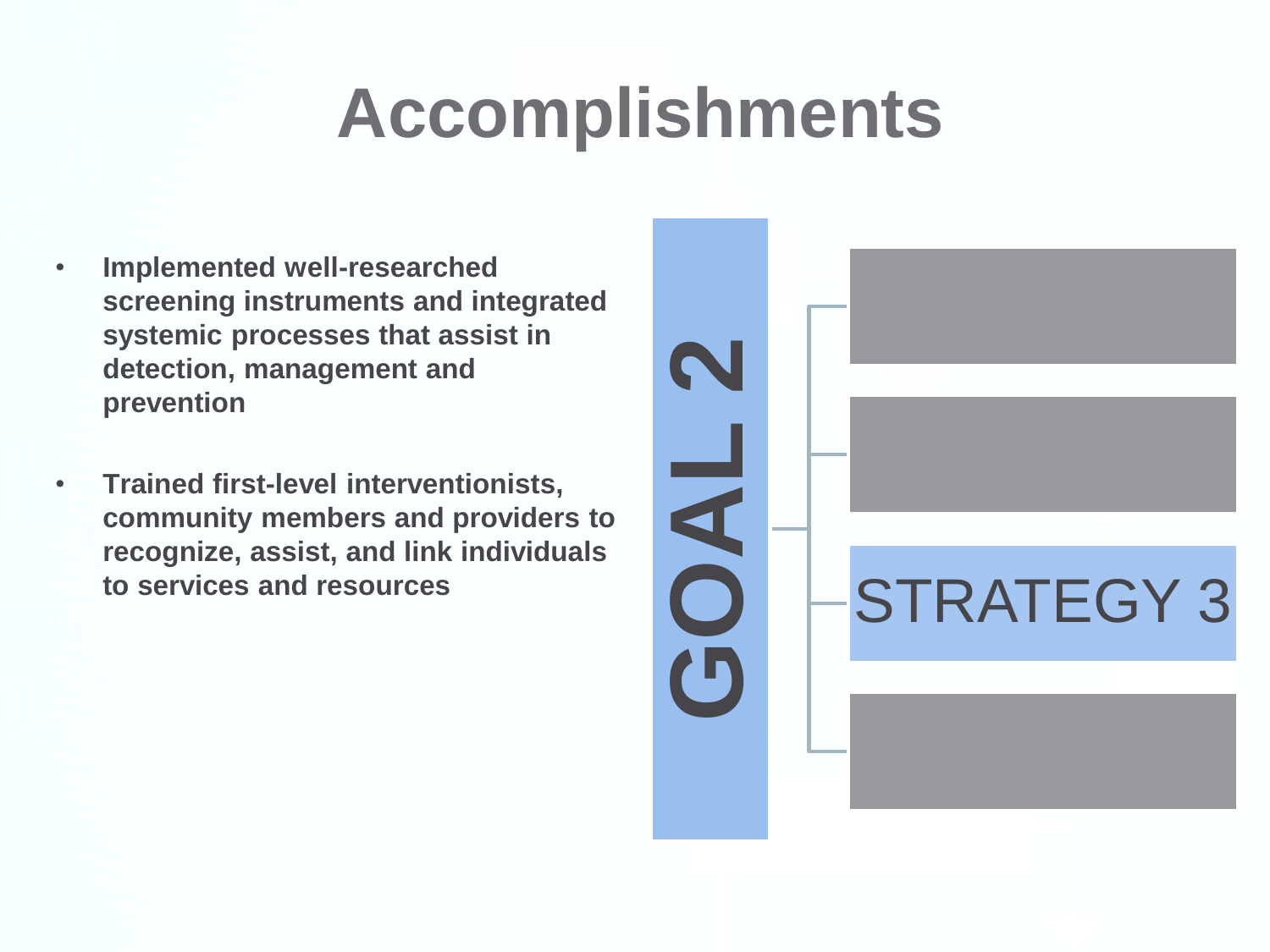- **Utilize CORE program to raise awareness among providers and community**
- **Position trained first level interventionists to raise awareness of psychotic illnesses and resources**
- **Utilize HelpIsHereDE.org to raise awareness of substance use and addictive disorders**
- **Develop marketing resources and social media to raise awareness of CORE and HelpIsHereDE.org**

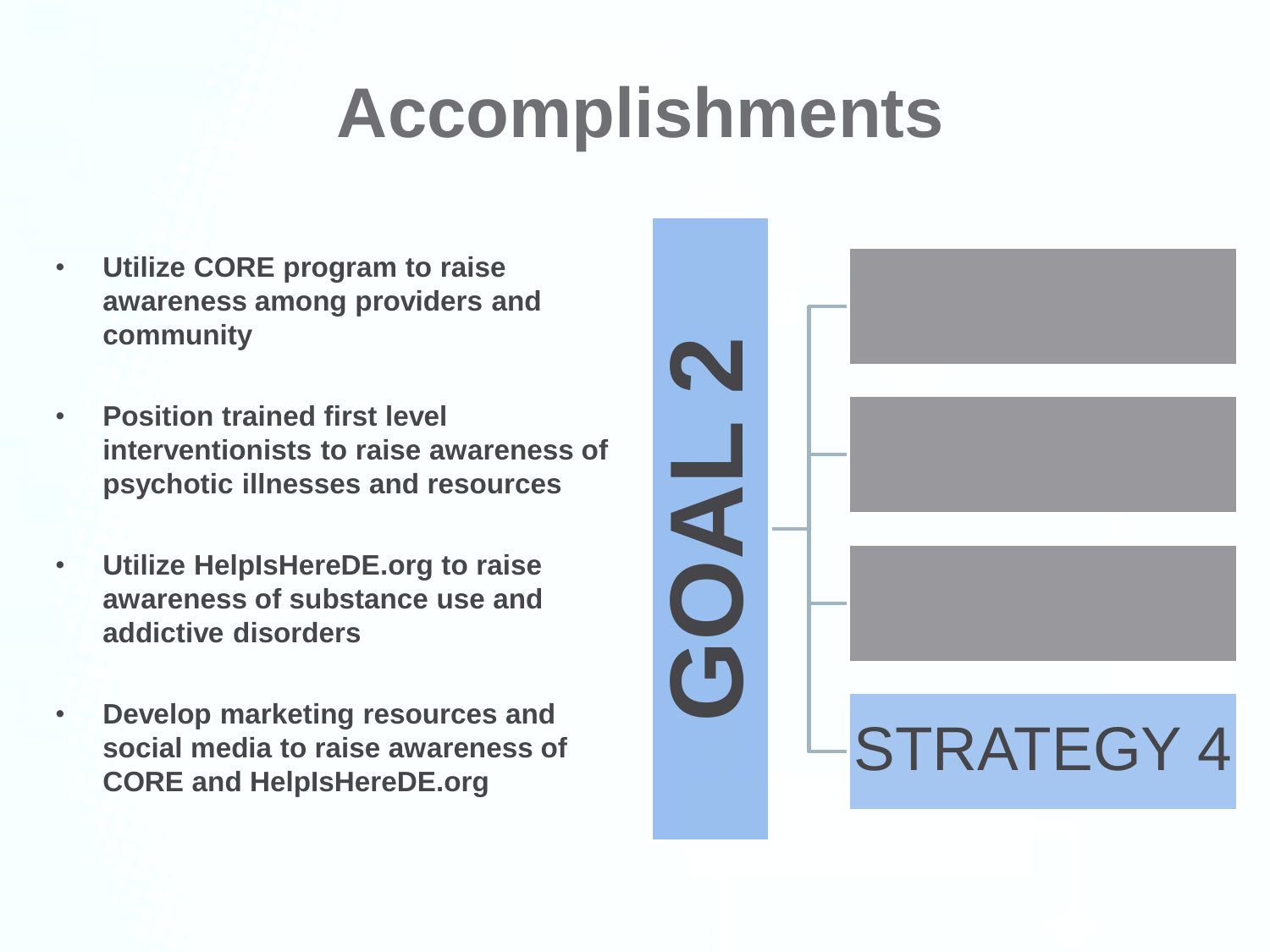# **Infrastructure Accomplishments**

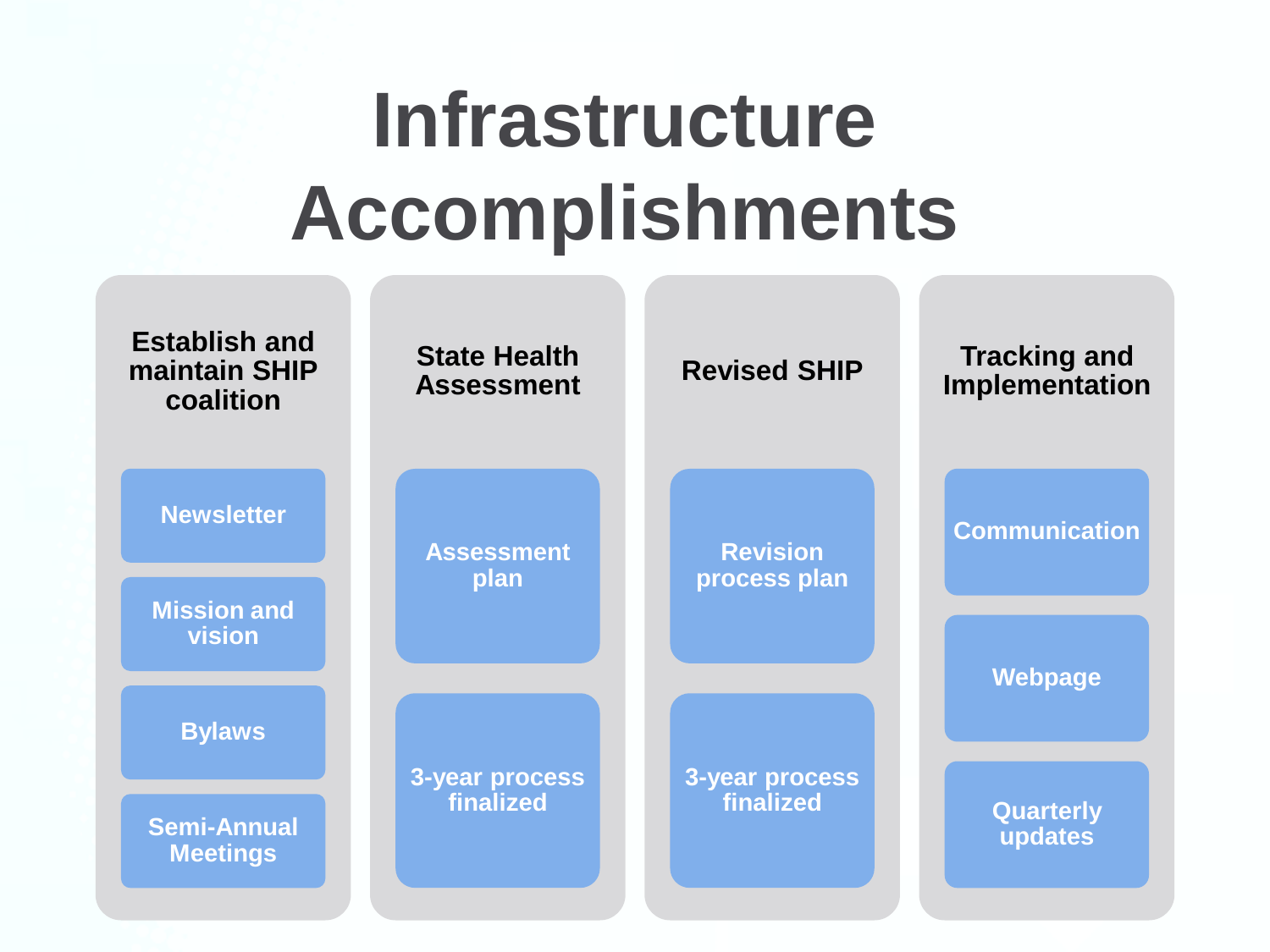#### **Updating Delaware's State Health Improvement Plan**

- **1. Establish an assessment work group/committee**
	- 1. Co-manage and monitor deliverables
- **2. Develop a timeline for the update process**
- **3. Evaluate the current SHIP**
	- 1. Trends in benchmark health data from 2012
	- 2. Survey steering committee
		- 1. Infrastructure
	- 3. Survey strategy leaders
		- 1. Process evaluation
	- 4. Coalition-wide questionnaire
		- 1. Quality improvement
		- 2. Perceptions

#### **4. Conduct a State Health Assessment (SHA)**

- 1. Build on previous assessments
- 2. Identify indicators for assessment
- 3. Identify resources for data
- 4. Expand stakeholder engagement
- 5. Identify special populations
- 6. Interpret findings and draft a revised DE SHIP

#### **Community Themes and Strengths Assessment**

Collect information that will provide a deep understanding of the issues residents feel are important.

#### **Local Public Health System Assessment**

Collect information to identify capacity and capability of local public health system.

#### **Community Health Status Assessment**

Collect information to answer the questions "How healthy are our residents?" and "What does our health status look like?"

#### **Forces of Change Assessment**

Focuses on the identification of forces such as legislation, technology, and other impending changes that affect the health of our community.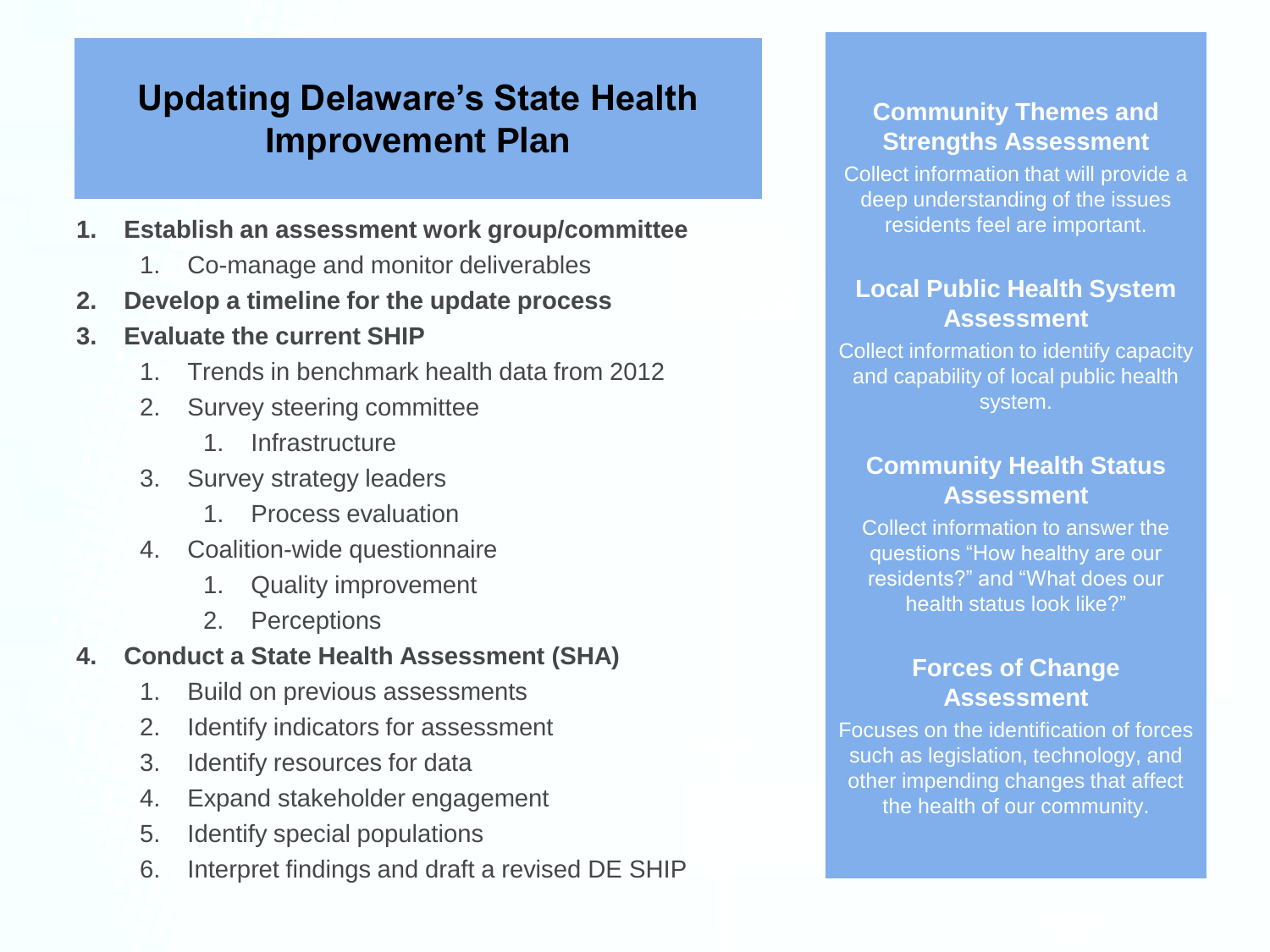#### **Kick-off Meeting**

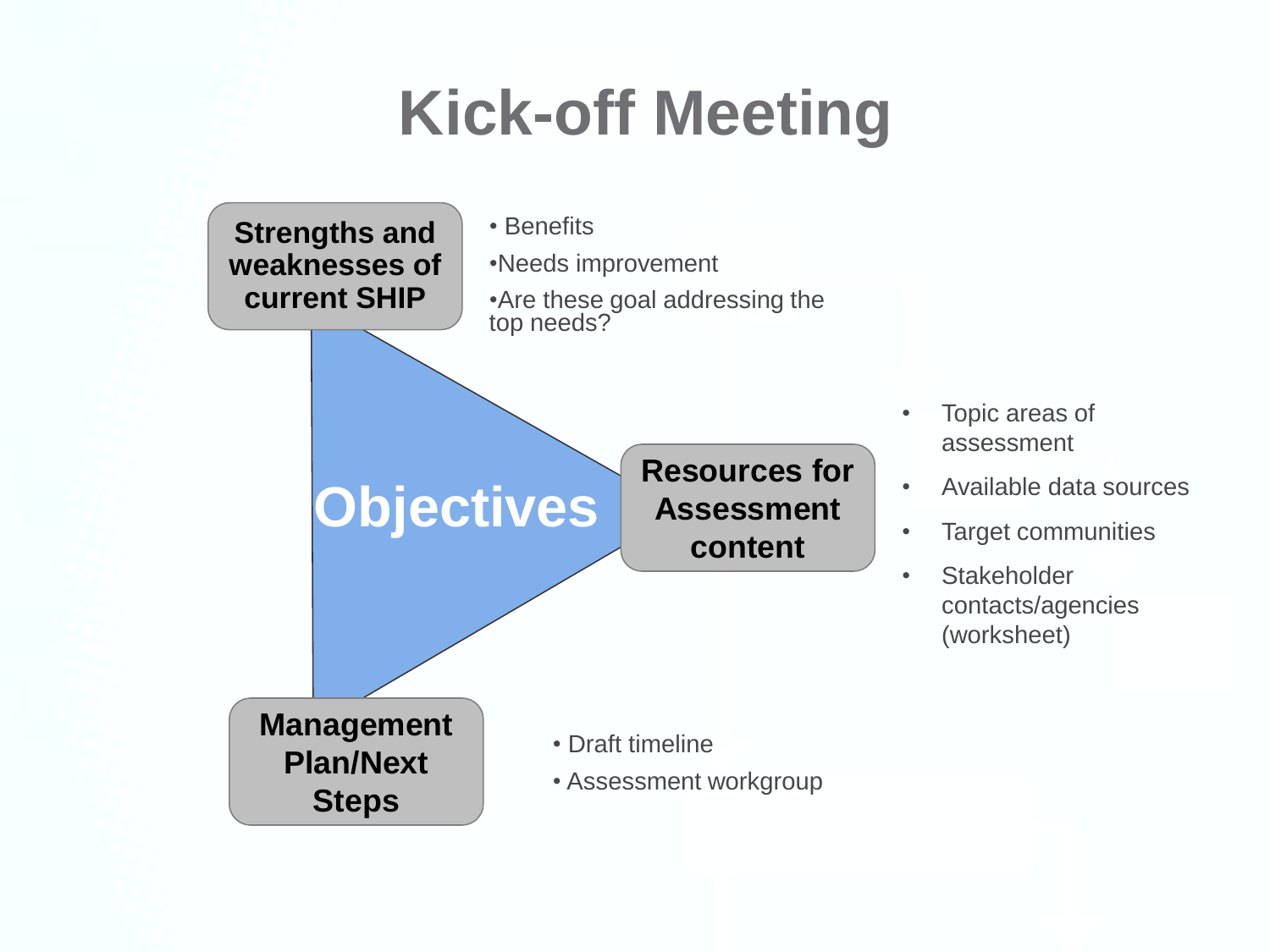### **Additional Information**

#### **SHIP resources:**

SHIP webpage: [www.delawarephi.org](http://www.delawarephi.org/)

|                  | DPHI is the first and only public health institute in Delaware.                                                                                                                                                                                                                                                                                                                                                                                             | <b>RESOURCES</b> |
|------------------|-------------------------------------------------------------------------------------------------------------------------------------------------------------------------------------------------------------------------------------------------------------------------------------------------------------------------------------------------------------------------------------------------------------------------------------------------------------|------------------|
|                  | Mission: Strengthen and support public health services in Delaware through creative solutions and collaborations.                                                                                                                                                                                                                                                                                                                                           | elaware.         |
| <b>RESOURCES</b> | <b>SHIP</b><br><b>DELAWARE</b><br>The Delaware Public Health Institute (DPHI) shares information and resources with members and stakeholders to support public health services in the region.<br>DELAWARE STATE HEALTH IMPROVEMENT PLAN (SHIP)<br>DHPI is managing Delaware's first State Health Improvement Plan (SHIP), an initiative of the Delaware Division of Public Health.<br><b>JELAWARE HEALTH AND SOCIAL SERVICES</b><br>vision of Public Health |                  |

#### **Questions/comments:**

Francine Axler, Executive Director, DPHI Email: [francine@phmc.org](mailto:francine@phmc.org) Laurel Jones, Project Assistant, DPHI Email: [ljones@phmc.org](mailto:ljones@phmc.org)